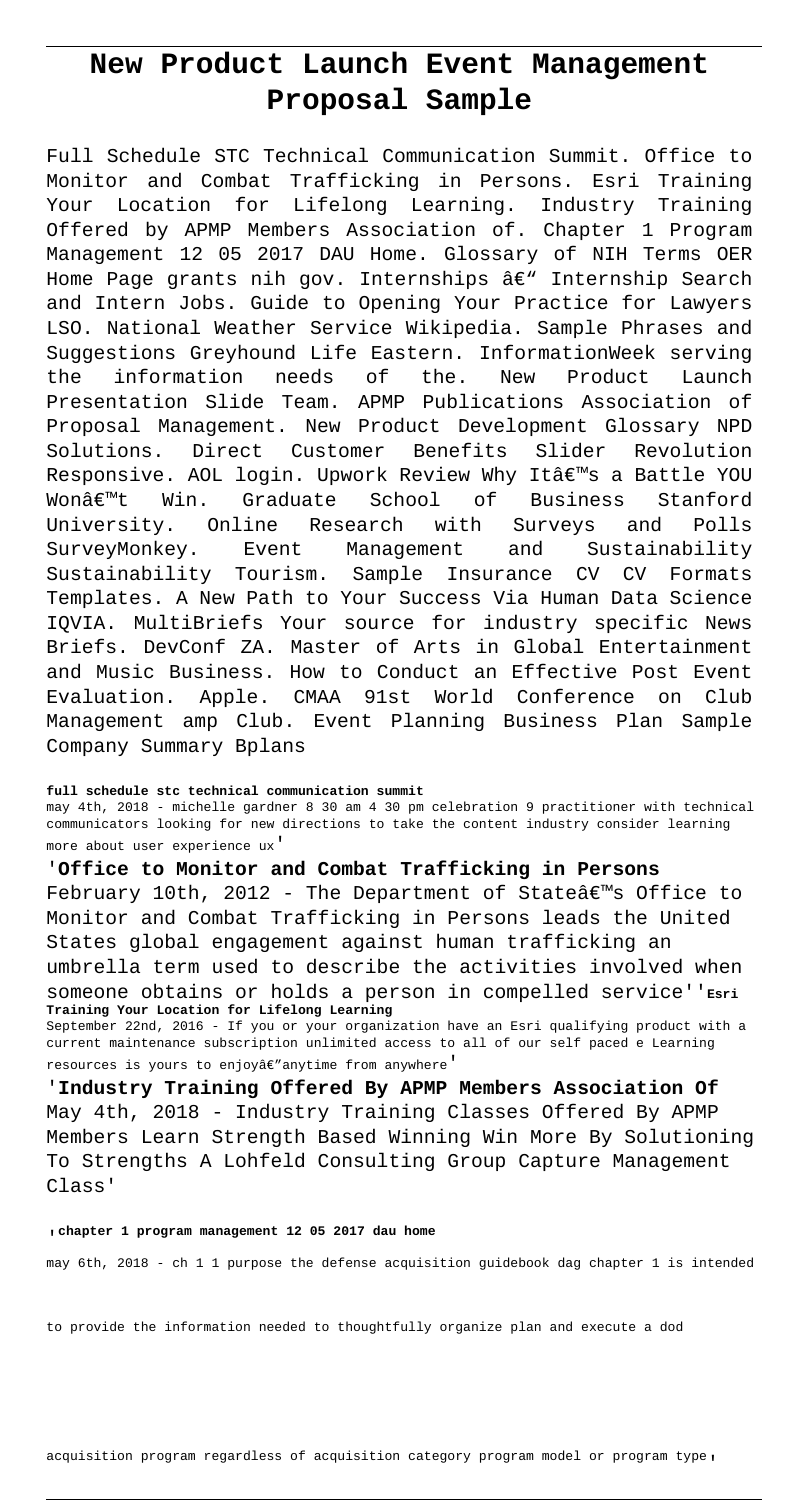### '**GLOSSARY OF NIH TERMS OER HOME PAGE GRANTS NIH GOV**

MAY 3RD, 2018 - A0 IS A CONVENIENT WAY TO REFER TO A NEW RENEWAL OR REVISION APPLICATION THAT HAS NOT BEEN AMENDED FOLLOWING THE REVIEW OF AN APPLICATION WITH THE SAME PROJECT NUMBER'

### 'Internships  $\hat{a}\epsilon$ <sup>"</sup> Internship Search and Intern Jobs

May 6th, 2018 - Find internships and employment opportunities in the largest internship marketplace Search paid internships and part time jobs to help start your career'

'**GUIDE TO OPENING YOUR PRACTICE FOR LAWYERS LSO** MAY 4TH, 2018 - INTRODUCTION TO THE GUIDE SHOULD I OPEN MY OWN PRACTICE DEFINING YOUR PRACTICE OFFICE SPACE COMPUTER SYSTEMS FOR YOUR PRACTICE SETTING UP YOUR OFFICE BUSINESS STRUCTURE OR PRACTICE ARRANGEMENT BUSINESS REGISTRATIONS BANK ACCOUNTS ACCOUNTING AND OTHER FINANCIAL ISSUES INSU' '**National Weather Service Wikipedia**

May 1st, 2018 - The National Weather Service NWS is an agency of the United States Federal Government that is tasked with providing weather forecasts warnings of hazardous weather and other weather related products to organizations and the public for the purposes of protection safety and general information'

# '**Sample Phrases and Suggestions Greyhound Life Eastern** May 6th, 2018 - ENMU offers an affordable accredited college option with onsite and online courses scholarships financial aid and small class sizes Apply today'

'**InformationWeek serving the information needs of the** May 5th, 2018 - IT professionals who get involved in new product development can learn from experts speaking at a 2017 product summit'

# '**New Product Launch Presentation Slide Team**

May 6th, 2018 - New Product Launch Presentation found in New Product Management Powerpoint Presentation Slides Launching A New Service PowerPoint Presentation With Slides Planning A Flawless New Service Launch PowerPoint Presentation Slides''**apmp publications association of proposal management** may 3rd, 2018 - apmp publications writing business bids amp proposals for dummies new gain the collected knowledge and skills of the professional proposal writer  $\hat{a} \in V$ " without having to be one'

# '**New Product Development Glossary NPD Solutions May 1st, 2018 - A glossary on new product development integrated product development terms and acronyms**''**DIRECT CUSTOMER BENEFITS SLIDER REVOLUTION RESPONSIVE**

MAY 1ST, 2018 - DIRECT CUSTOMER BENEFITS SLIDER REVOLUTION IS THE 1 SELLING RESPONSIVE WORDPRESS SLIDER AND IT S NOT JUST A SLIDER BUT A NEW WAY TO DELIVER IDEAS'

## '**AOL Login**

May 2nd, 2018 - Visit Yahoo Help Yahoo Japan Users Please Visit Yahoo Help To Learn How To Add Your Email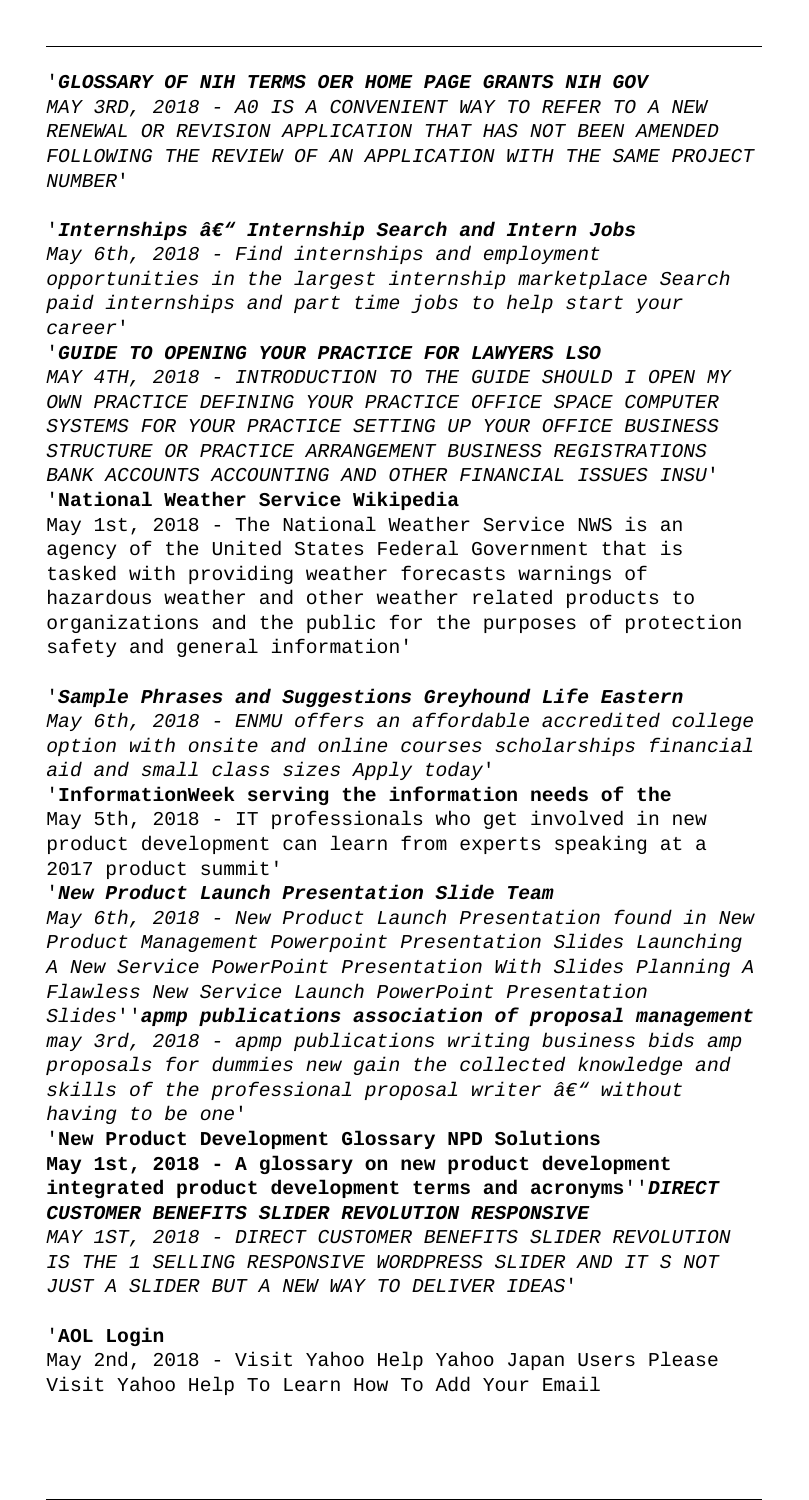### Address' 'Upwork Review Why Itâ€<sup>m</sup>s a Battle YOU Wonâ€<sup>m</sup>t Win

May 5th, 2018 - Comparing Upwork vs Freelancer They look like theyâe re great places for quality contractors and businesses looking to save money but is it'

#### '**Graduate School of Business Stanford University**

May 5th, 2018 - The mission of the Stanford Graduate School of Business is to create ideas that deepen and advance the understanding of management and with these ideas develop innovative principled and insightful leaders who change the world'

### '**ONLINE RESEARCH WITH SURVEYS AND POLLS SURVEYMONKEY**

MAY 6TH, 2018 - REACH THE RIGHT RESPONDENTS NEED MORE DATA SURVEYMONKEY AUDIENCE OFFERS

DIY AND AIDED APPROACHES TO HELP YOU REACH THE RIGHT AUDIENCE AND A STATISTICALLY VALID

SAMPLE SIZE FOR YOUR RESEARCH'

# '**event management and sustainability sustainability tourism** may 1st, 2018 - event management and sustainability this page intentionally left blank event management and sustainability edited by razaq raj and james musgrave'

'**Sample Insurance CV CV Formats Templates**

May 2nd, 2018 - Title 1 Quote Management System for Erection All Risk product Title 2 Quote Management System for Contractor's All Risk product'

'**a new path to your success via human data science iqvia** may 5th, 2018 - ims health and quintiles are now iqvia we are committed to providing solutions that enable healthcare companies to innovate with confidence maximize opportunities and ultimately drive healthcare forward'

#### '**MULTIBRIEFS YOUR SOURCE FOR INDUSTRY SPECIFIC NEWS BRIEFS**

MAY 6TH, 2018 - EMPLOYERS ADD 164 000 JOBS IN APRIL JOBLESS RATE DOWN TO 3 9 PERCENT

FRIDAY MAY 04 2018 BUSINESS MANAGEMENT SERVICES AMP RISK MANAGEMENT EMPLOYERS ADDED 164

000 NEW NONFARM JOBS IN APRIL VS 103 000 HIRES IN MARCH AS THE UNEMPLOYMENT RATE DIPPED TO

3 9 PERCENT AFTER HOLDING AT 4 1 PERCENT FOR SIX STRAIGHT MONTHS THE BUREAU OF